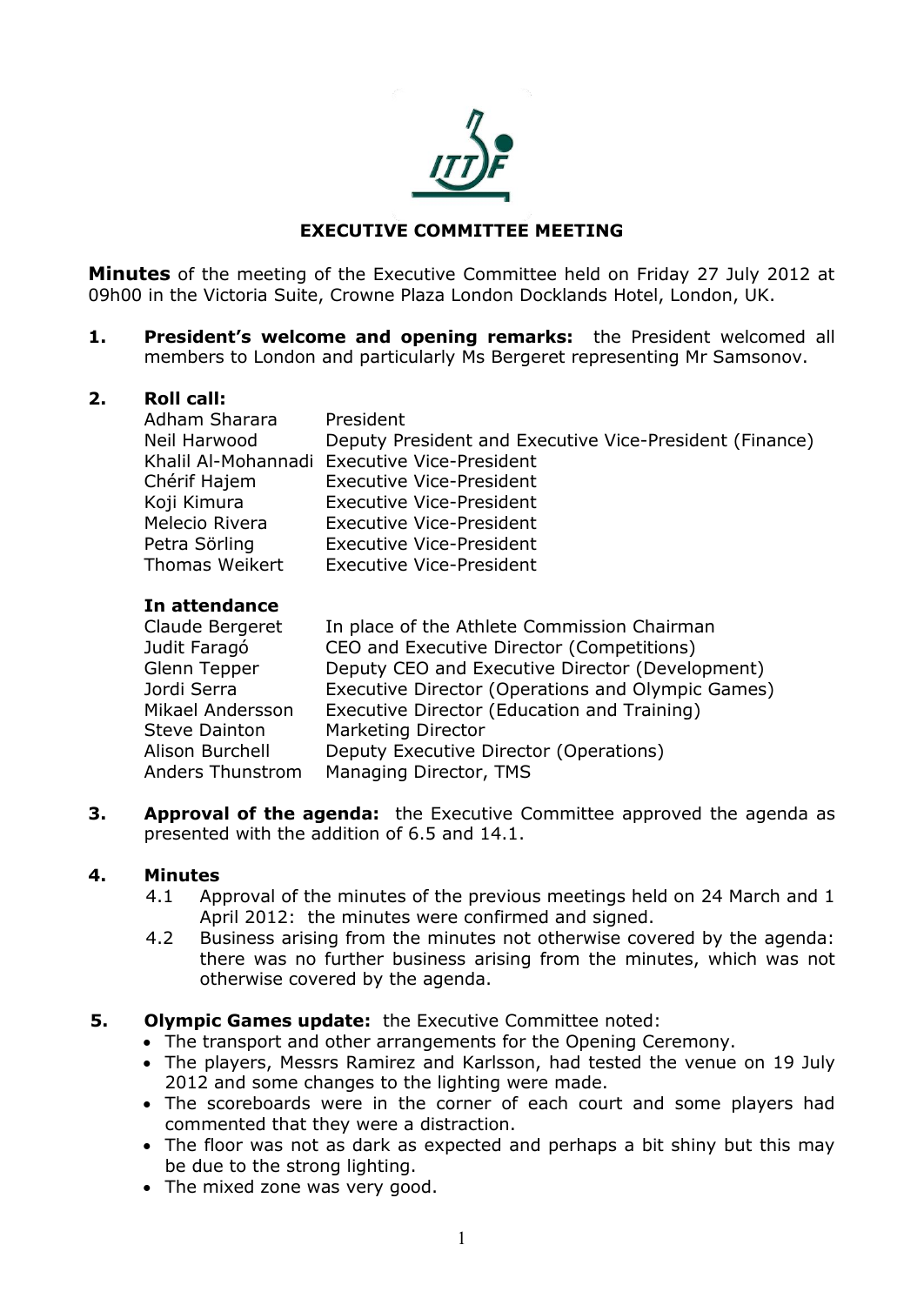- The venue was almost ready with the cables being covered unobtrusively.
- The test event was more for the benefit of the organisers than the players but it also ensured the players had access to the venue before the Games.
- Lunch was currently not available in the Olympic Family Lounge on days 1, 5 and 6 but this was being addressed with the IOC and LOCOG.
- The media, including OBS, was cooperating to provide top quality coverage.
- Mr Shahnazi, member of the jury, had unfortunately had an accident on the way to the airport and was unable to attend.
- The Swedish NOC had not confirmed Mathilda Ekholm who had qualified, so she was replaced, and an additional place for a Qatari player had been provided by the IOC bringing the number of players to 86 men and 87 women.
- Thanks were received from the Swedish TT association for the support from the ITTF in its efforts to assist the Swedish player to be conformed.
- Players with a P accreditation could not watch the event but the team manager should ask the chef de mission to get access to the event.
- Changes had been made to the website, results and media section, and several compliments had already been received from the Media.
- The needs of the disabled had been addressed in the venue design in preparation for the Paralympic Games.

## **1-EC-07-2012**

The Executive Committee resolved not to replace Mr Shahnazi as a member of the jury but to ask the chairperson of the jury to invite either the Secretary General of the ATTU or Mr Kimura to attend as an observer should there be an appeal affecting a player from Asia.

# **6. Competitions:** the Executive Committee noted:

- 6.1 2013 World Junior Championships:
	- The bid had been re-opened and Morocco (Rabat) was selected and confirmed by the EC (The BoD had passed this responsibility to the EC)
	- An inspection had been done by the ITTF Competition Manager, with 10 competition and 10 practice tables being proposed.
	- A number of 3 and 4 star hotels had been proposed for accommodation.
	- Senior representatives Morocco had been present and an "Events Staging Company" would be appointed to support the organisation.
	- The preparations for the 2012 World Junior Championships in India were well underway.
- 6.2 2012 World Deaf Championships:
	- 16 nations had participated with 52 men and 30 women players and 45 officials.
	- The standard of play was the equivalent of the  $3<sup>rd</sup>$  division in the world championships.
	- The ITTF had been involved formally in the event for the first time with Mr. Koji Kimura representing the ITTF..
	- Discussions were ongoing to develop a memorandum of understanding between ITTF and CISS to increase cooperation between both organisations.
- 6.3 2014 World Championships playing system:
	- A regular knockout rather than a progressive knockout was proposed after the group matches.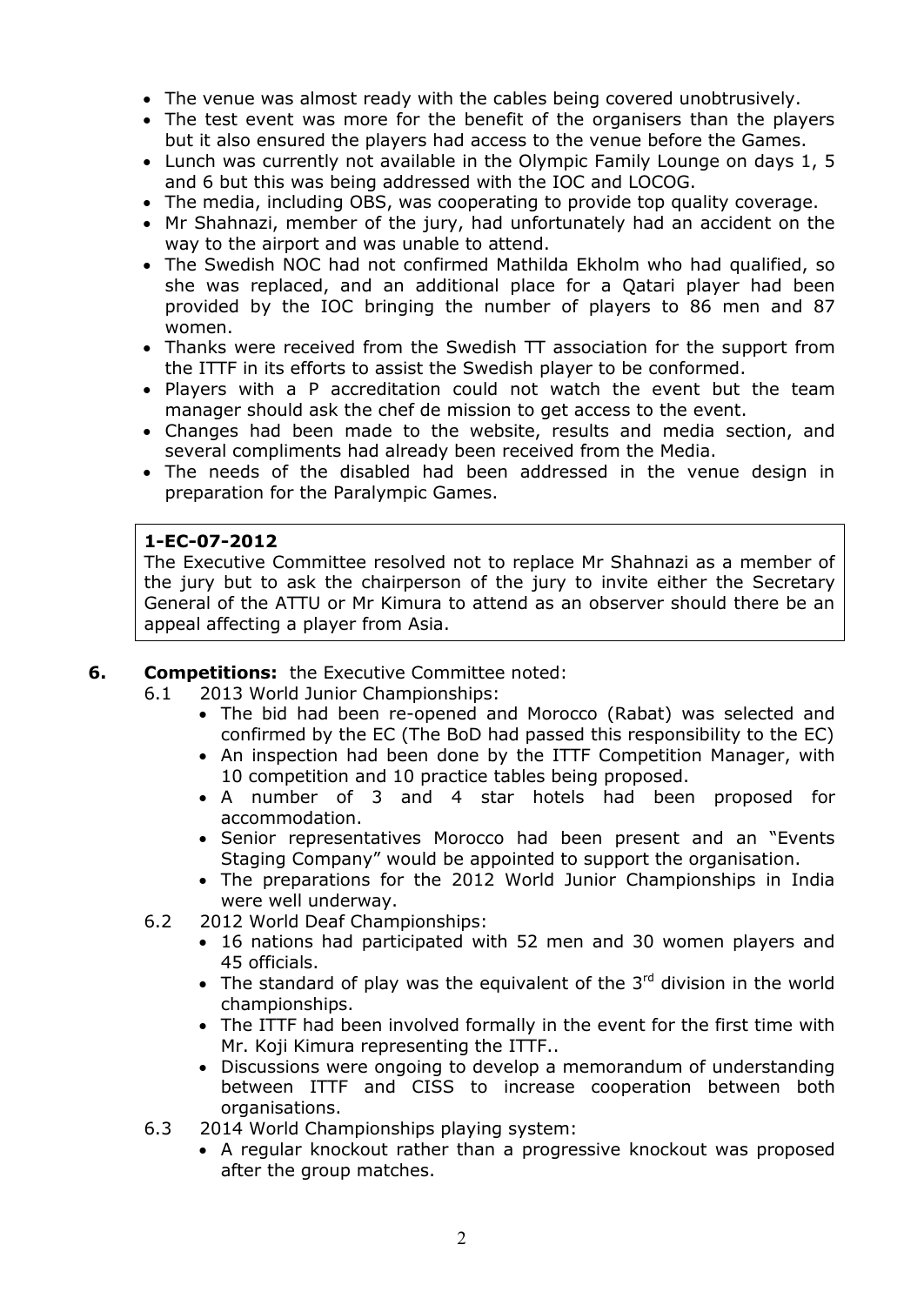- 12 teams plus 2 promoted from the lower division should be accommodated.
- A minimum of 6 and maximum of 9 matches would be played by each team.
- This would assist smaller associations to host the world championships.
- Another option would be to reduce the number of matches for the upper divisions but allow the lower divisions to play more matches.
- This would need to be presented to the Board of Directors in 2013 to come into effect for 2014 as it was a modification of the playing system.
- The proposal would be sent to the Technical Committee for refinement.
- 6.4 World team cup qualification and playing system:
	- The event would be played in March 2013 in Guangzhou.
		- In future, the qualifiers would come from the continental team cup events.
		- 4 competition days would be necessary with 38 matches; 4 groups of 3 followed by direct elimination from the quarter-finals on with no bronze medal match being played.
		- A maximum of 4 tables would be needed with television production on 2 tables.
		- For the future, 16 teams should be considered.
- 6.5 World Tour 2013:
	- The approach was to encourage applications for the challenge series.
	- The calendar covered the world tour as well as the challenge series.
	- Conflict in dates for the events in Spain, Sweden and Luxembourg had to be resolved.

### **2-EC-07-2012**

The Executive Committee resolved, in accordance to the Board of Directors' resolution, to allocate the 2013 World Junior Championships to Rabat, Morocco, to take place from 1 to 8 December 2013.

# **3-EC-07-2012**

The Executive Committee resolved to approve the proposed world team cup qualification and playing system.

# **4-EC-07-2012**

The Executive Committee resolved to approve the 2013 World Tour format and proposed dates as presented.

### **7. Athletes' Commission report:** the Executive Committee noted:

- The Commission would review its proposals on racket testing but was comfortable with the proposed directives for referees.
- Developing Athletes' Commissions in the continental federations was important.
- The Commission's terms of reference were being reviewed.
- A website had been developed to match players trying to find a club and vice versa.
- Discussions on the ranking system were ongoing.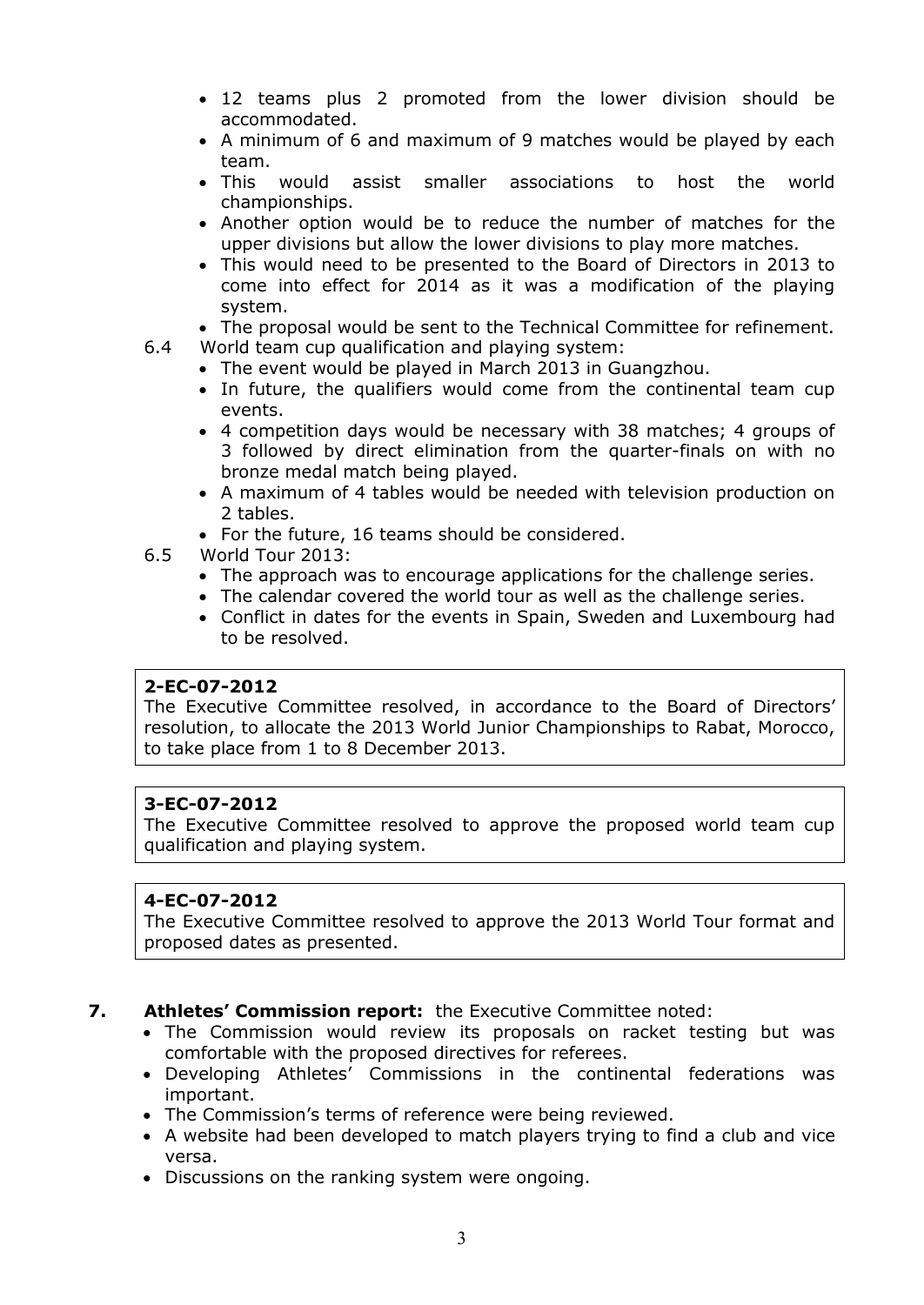# **8. TMS International update:** the Executive Committee noted:

- The contract for Volkswagen would be signed during the Olympic Games for the current year only.
- This would imply a more difficult year financially in 2013 if Volkswagen did not re-sign in the future.
- A number of meetings would be held with current sponsors to extend their current agreements.
- A presentation had been done to the board of Korean Air and a follow up meeting had been agreed.
- Tissot was considering extending its contract for four years for the World Championships.
- **9. Follow-up and review of the AGM and BoD:** the Executive Committee noted:

9.1 Amendment to 3.2.5 on advertisements:

- With the proposed change, LED screens could move at any time except during the rally.
- The proposal should be submitted to the Board of Directors.

## **5-EC-07-2012**

The Executive Committee resolved to support the proposed amendment of 3.2.5 from Japan TTA for submission to the Board of Directors for consideration.

# **10. Finance:** the Executive Committee noted:

- 10.1 Outstanding debts:
	- Chile owed USD 27,825 from 2009 and Congo Kinshasa had a debt from 2010 as a result of which, Congo Kinshasa was currently suspended.
	- The president of the Congo Kinshasa association may attend the Olympic Games as part of his country's delegation.
	- Chile had proposed that USD15,000 be deducted from the contribution for organising the Chile Open (World Tour) in 2012.
	- The contribution was usually paid if the contract conditions were met but this had not happened at the Chile Open in 2012.

# 10.2 Audit 2011:

- The audit had been completed.
- In 2011, there was CHF 9,593,211 income, and expenses of CHF 9,743,537 which included legal fees for the Sandman Group court case, which had not been part of the budget.
- The IOC should pay the first instalment of the Olympic funding hopefully in September 2012 and the balance should be paid in November 2012.
- The real estate assets, the Lausanne office property (Renens), is depreciated by 4% annually under Swiss law although, in reality, it appreciated in market value.
- The audited financial statements for the year ended 31 December 2011 would be distributed to the associations as soon as possible.
- 10.3 Equipment testing fees: the schedule of fees proposed included the regular annual adjustment.